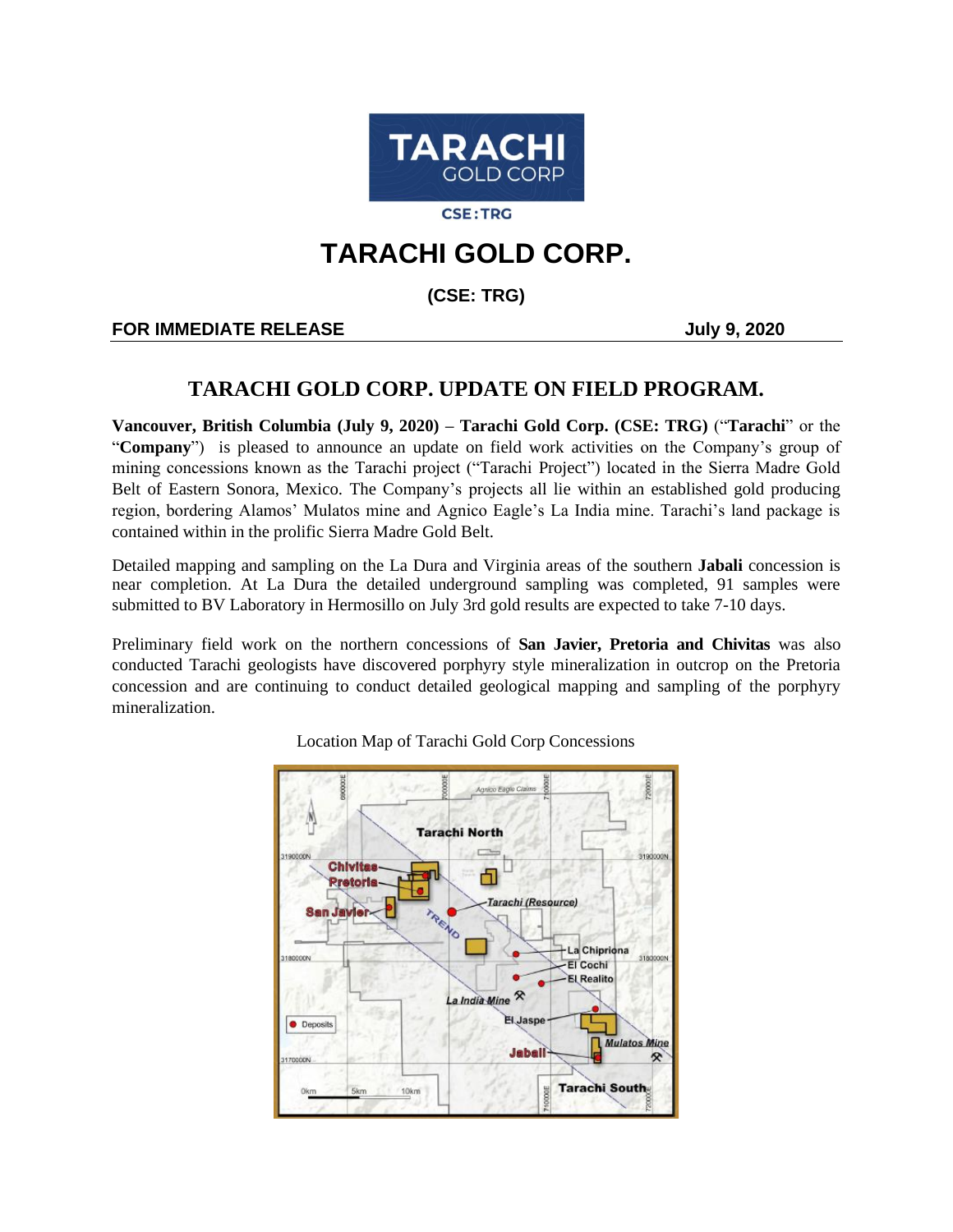Regarding the drill permitting process, access to the main areas of the northern concessions has been secured; the terms for permission to drill are still to be determined. Two environmental applications, one for the northern and another for the southern concession groups are now ready for submission ready. The Company is planning to immediately commence an HQ diamond drilling program this summer once all permits are in place. Details of the proposed diamond drilling program will be released soon after the completion of this program.

In addition, the Company has engaged Commodity-TV and Rohstoff-TV (C&R-TV) for an initial threemonth period to assist with the Company's investor relations activities. Pursuant to the agreement, the Company will pay C&R-TV  $\epsilon$ 22,900, plus expenses. C&R-TV is based in Switzerland and will introduce the Company to its European investor network by recording, translating, broadcasting and disseminating on its digital platform's news, articles, interviews and webinars.

#### **Tarachi Project Descriptions**

The Tarachi Project consist of the San Javier, Pretoria, Chivitas, Jabali, Juliana, Texana and concessions for a total of 2,560 hectares in the prolific Mulatos gold belt. The Tarachi Project is approximately 220 km by air east of the City of Hermosillo, and 300 km south of the border between the United States of America and Mexico. The Jabali claim covers the La Dura historic mine and several other small-scale mines. The gold mineralization and geology at Jabali is believed to be similar in character to the gold mineralization at the Mulatos mine. Alamos Gold Inc., in a 2003 annual report identifies the Jabali project as being part of the "Los Bajios" mineralized trend which the report suggests has the potential to host another Mulatos size resource. The Tarachi Project is an early stage exploration project and the mineralization hosted on adjacent and/or nearby properties is not necessarily indicative of mineralization hosted on the Company's property.

The Mulatos gold trend is part of the Sierra Madre gold and silver belt that also hosts the operating Mulatos gold mine immediately southeast of the La India property and the Pinos Altos mine and the Creston Mascota deposit 70 kilometres to the southeast. Mineralization occurs within silicified rhyodacite and is associated with vuggy silica alteration, and breccia with iron oxide (hematite and specularite). Native gold occurs along late-stage fracture coatings in the breccias and is locally associated with barite. Past exploration has returned values from trace to 30g/t Au in grab samples. Native gold has also been identified in outcrop on the southern extension of the La Dura mine trend.

#### **Qualified Person**

Lorne Warner, P.Geo, President, CEO and Director of the company is a qualified person as defined by National Instrument 43-101 and has reviewed and approved the scientific and technical disclosure in this news release.

**Contact Information:** For more information and to sign-up to the mailing list, please contact:

Lorne Warner, CEO

Tel: (250) 574-5767

Email: lorne@tarachigold.com

#### **SPECIAL NOTE REGARDING FORWARD LOOKING STATEMENTS**

This news release includes certain "Forward‐Looking Statements" within the meaning of the United States Private Securities Litigation Reform Act of 1995 and "forward-looking information" under